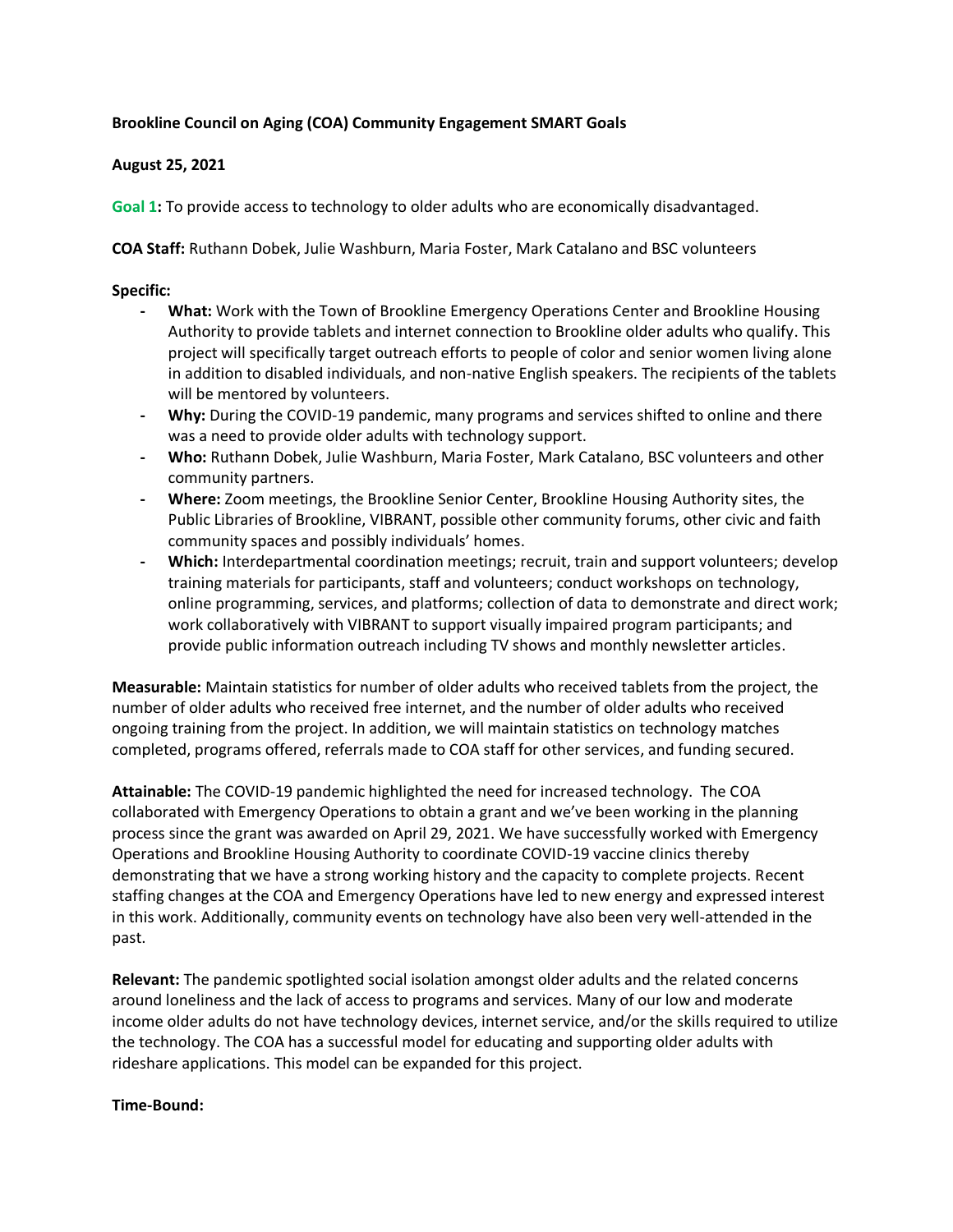**Next 6 Months:** Continue to develop educational materials; continue outreach to and recruitment of participants; continue outreach to and recruitment of volunteers; continue work with the Public Libraries of Brookline and VIBRANT to create educational workshops; apply for additional funding to sustain and expand the project; and continue to evaluate new technologies and applications. **2022:** Continue to develop educational materials; continue outreach to and recruitment of participants; continue outreach to and recruitment of volunteers; continue work with the Public Libraries of Brookline and VIBRANT to create educational workshops; apply for additional funding to sustain and expand the project; and continue to evaluate new technologies and applications. Depending on the status of our goal and the availability of additional funding resources, we will assess the need to continue going forward.

**2023 and Beyond:** Depending on the status of our goal and the availability of additional funding resources, we will assess the need to continue going forward.

**Goal 2:** To provide opportunities for socialization and decrease loneliness among Brookline adults.

**COA Staff:** all COA staff, COA Board members, and COA volunteers

#### **Specific:**

- **- What:** The Council on Aging will create a campaign to combat social isolation and loneliness among older adults living in Brookline. This project will specifically target outreach efforts to people of color and senior women living alone in addition to disabled individuals, and nonnative English speakers. The COA will collaborate with town and community partners to provide education and action steps to decrease loneliness.
- **- Why:** Social isolation and loneliness are identified as a major health problem among older adults. The COVID-19 pandemic pandemic decreased the opportunities for social engagement.
- **- Who:** all COA staff, COA Board members, COA volunteers, and other community agencies.
- **- Where:** Zoom meetings, the Brookline Senior Center, Brookline Housing Authority sites, the Public Libraries of Brookline, VIBRANT, possible other community forums, other civic and faith community spaces and possibly individuals' homes.
- **- Which:** Interdepartmental coordination meetings; recruit, train and support volunteers; develop training materials for participants, staff and volunteers; conduct workshops on combatting loneliness, online programming, services, and platforms; collection of data to demonstrate and direct work; work collaboratively with VIBRANT to support visually impaired program participants; work collaboratively with Chinese Golden Age Center to support our Asian residents, work collaboratively with the Aging Project to support LGBTQI+ residents, and provide public information outreach including TV shows and monthly newsletter articles.

**Measurable:** Maintain statistics for number of residents served and number of volunteers trained, projects on isolation completed, programs offered, referrals made to COA staff for other services, and funding secured.

**Attainable:** The COVID-19 pandemic highlighted the problem of social isolation. The COA has a strong partnership with other providers on bringing educational programs to the community.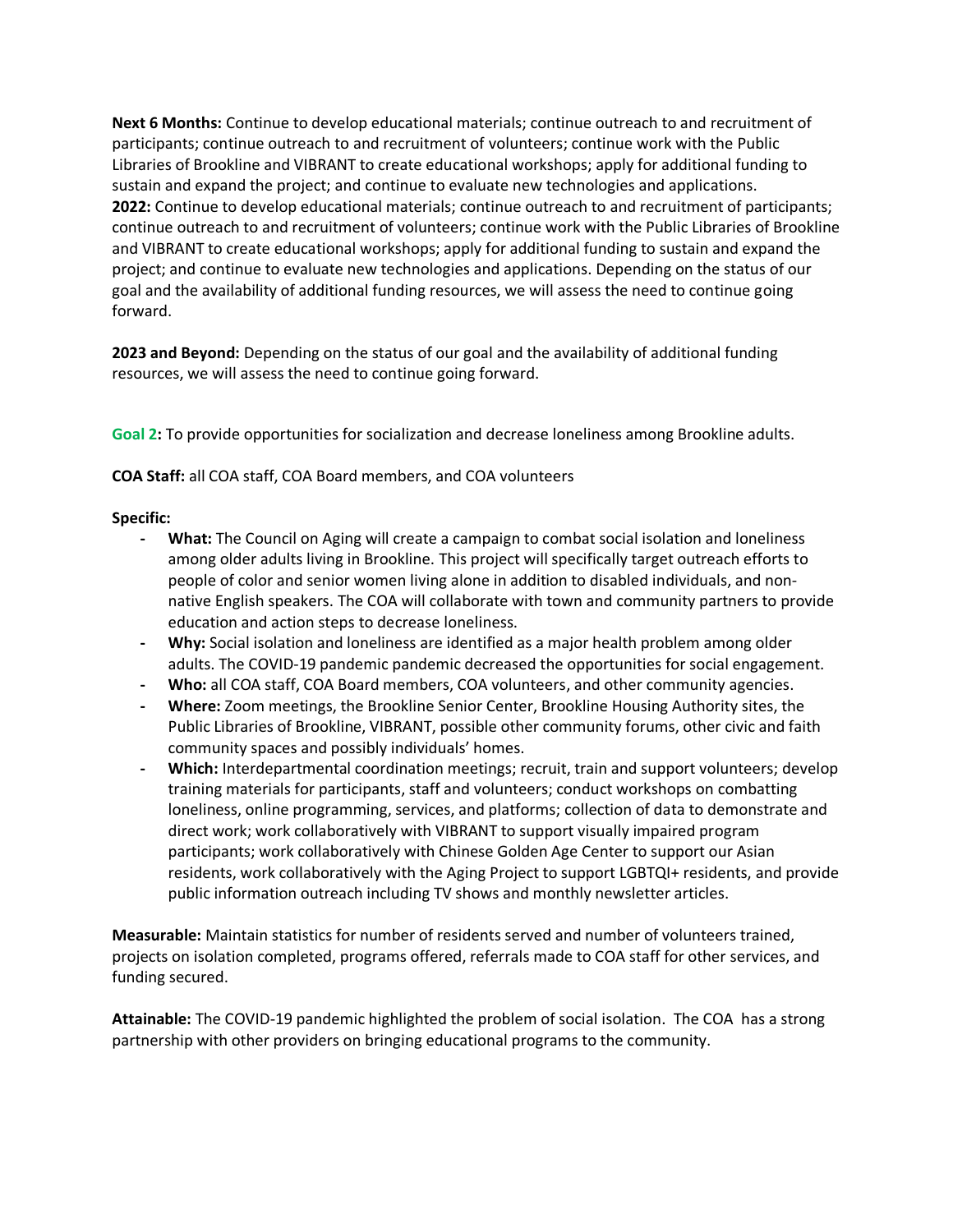**Relevant:** The pandemic spotlighted social isolation amongst older adults and the related concerns around loneliness and the lack of access to programs and services.

#### **Time-Bound:**

**Next 6 Months:** Continue to develop educational materials; continue outreach to and recruitment of participants; continue outreach to and recruitment of volunteers; continue work with other community partners to create educational workshops; apply for additional funding to sustain and expand projects; and continue to evaluate project effectiveness.

**2022:** Continue to develop educational materials; continue outreach to and recruitment of participants; continue outreach to and recruitment of volunteers; continue work with community partners to create educational workshops; apply for additional funding to sustain and expand projects; and continue to evaluate project effectiveness. Depending on the status of our goal and the availability of additional funding resources, we will assess the need to continue going forward.

**2023 and Beyond:** Depending on the status of our goal and the availability of additional funding resources, we will assess the need to continue going forward.

**Goal 3:** Support the mental and physical health of Brookline residents aged 60+ with a focus on clutter and how it impacts their lives.

**COA Staff:** Ruthann Dobek, Michael Allen, Katie McClean + Social Work Interns

## **Specific:**

- **- What:** Work with the Brookline Hoarding Task Force (HTF) to increase community support for Brookline residents as they struggle to manage clutter, with an ultimate goal of securing durable funding to support this ongoing work.
- **- Why:** Brookline residents struggle with the tendency to accumulate clutter. Clutter and hoarding are common and can significantly impact lives in a range of ways including increasing psychological distress, leading to the condemnation of homes, and causing evictions. Those without financial resources are disproportionally impacted as they cannot pay for cleaning and organizational services. Currently available available support is limited and efforts to coordinate between agencies have historically lost traction without funding.
- **- Who:** Ruthann Dobek, Michael Allen, Katie McClean, Social Work Interns
- **- Where:** Zoom meetings, the Brookline Senior Center, the Brookline Department of Public Health, possible other community forums, senior and public housing developments, other civic and faith community spaces, and individuals' homes
- **- Which:** Interdepartmental coordination meetings, community/provider/home care worker trainings, written materials for residents, written materials for providers, collection of data to demonstrate and direct work, direct clinical and material support for residents, payment for clinical support and cleaning services, and public information outreach including TV shows and monthly newsletter articles.

**Measurable:** Maintain statistics for providers and workers trained, assessments completed, programs offered, health department reports made, first responder visits registering clutter challenges, funding secured, and HELP Program clients referred. Develop a protocol between COA and DPH to collect data on number of clutter cases.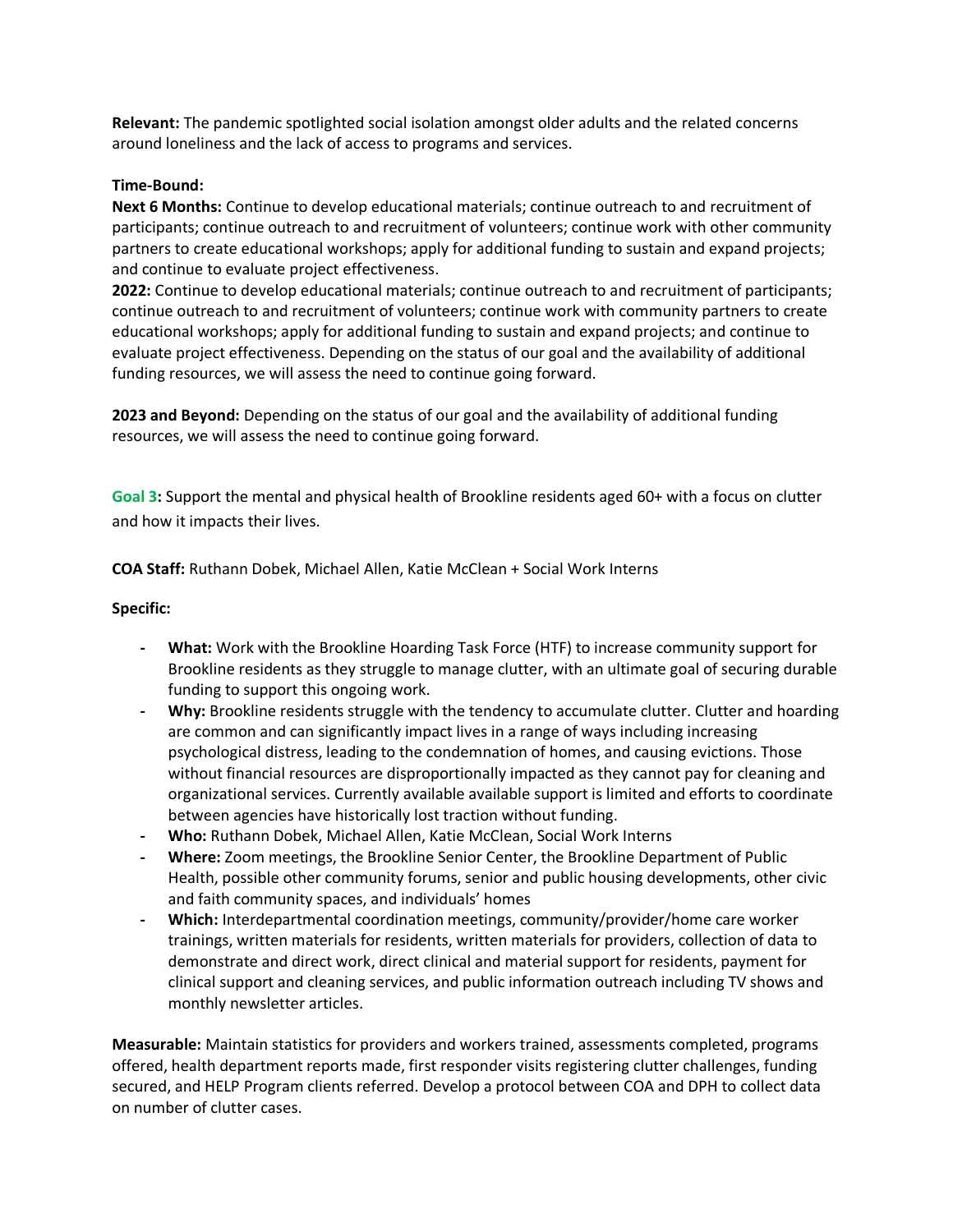**Attainable:** Expanding the work of the HTF leverages the ongoing work of several departments and agencies on this issue. The HTF has already existed for many years, indicating that interest in the issue is long-standing. The work of the HTF has featured interagency meetings to collaborate on strategies and discuss relevant cases, but funding has often waylaid momentum (efforts for which there are no resources fall by the wayside; hoarding cases themselves often need resources). In addition to its strong historical foundations, recent staffing changes at the COA and Health Department have led to new energy and expressed interest in the work. In the past, community events on the topic have also been very well-attended

**Relevant:** Clutter has been a challenge for Brookline residents for decades, as evidenced by the long tenure of the HTF. There is also anecdotal agreement among departments that we are seeing more cases than ever before. Hoarding cases are recurrent and pose immediate, significant risk to individuals' health, safety, and financial security. They are also more difficult to manage in the absence of significant financial resources, making the issue one of equity as well. Also, in addition to being relevant to Brookline residents, HTF work helps town departments and community organizations effectively and efficiently effectively collaborate with each other.

#### **Time-Bound:**

**Next 6 Months:** HTF continues to meet. Support for individuals in the community through case work, other direct support, and interagency coordination continues. Consolidate data to guide next steps, demonstrate need. Applications for one-time funding submitted. HTF re-brands and clarifies long-term strategies for collaboration, funding, and support for community members.

**2022:** Continue direct support of individuals, HTF meetings, data gathering, etc. Present to appropriate community groups for input. Actively pursue durable funding (line item), continue to expand interagency coordination through the HTF, offer trainings to providers, home care workers, and community members.

**2023 and Beyond:** Continue ongoing work, making sure through the HTF that all work is concurrent with best practices. Consider how to use durable funding (dedicated staff person or direct support for residents are possibilities). Consider how to replenish one-time fund in the future.

**Goal 4:** To provide transportation resources, information, and subsidy to town of Brookline older residents (aged 60+).

**COA Staff:** Ruthann Dobek, Maria Foster, Jamie Jensen, and BSC volunteers

#### **Specific:**

**- What:** Provide Town of Brookline residents (aged 60+) with the resources they need to efficiently and safely get around the community for all purposes. This project will specifically target outreach efforts to people of color and senior women living alone in addition to disabled individuals, and non-native English speakers. Options include public, medical transportation, COA vehicles, subsidized Lyft, GoGo Grandparent, Lyft Concierge, and public transportation.